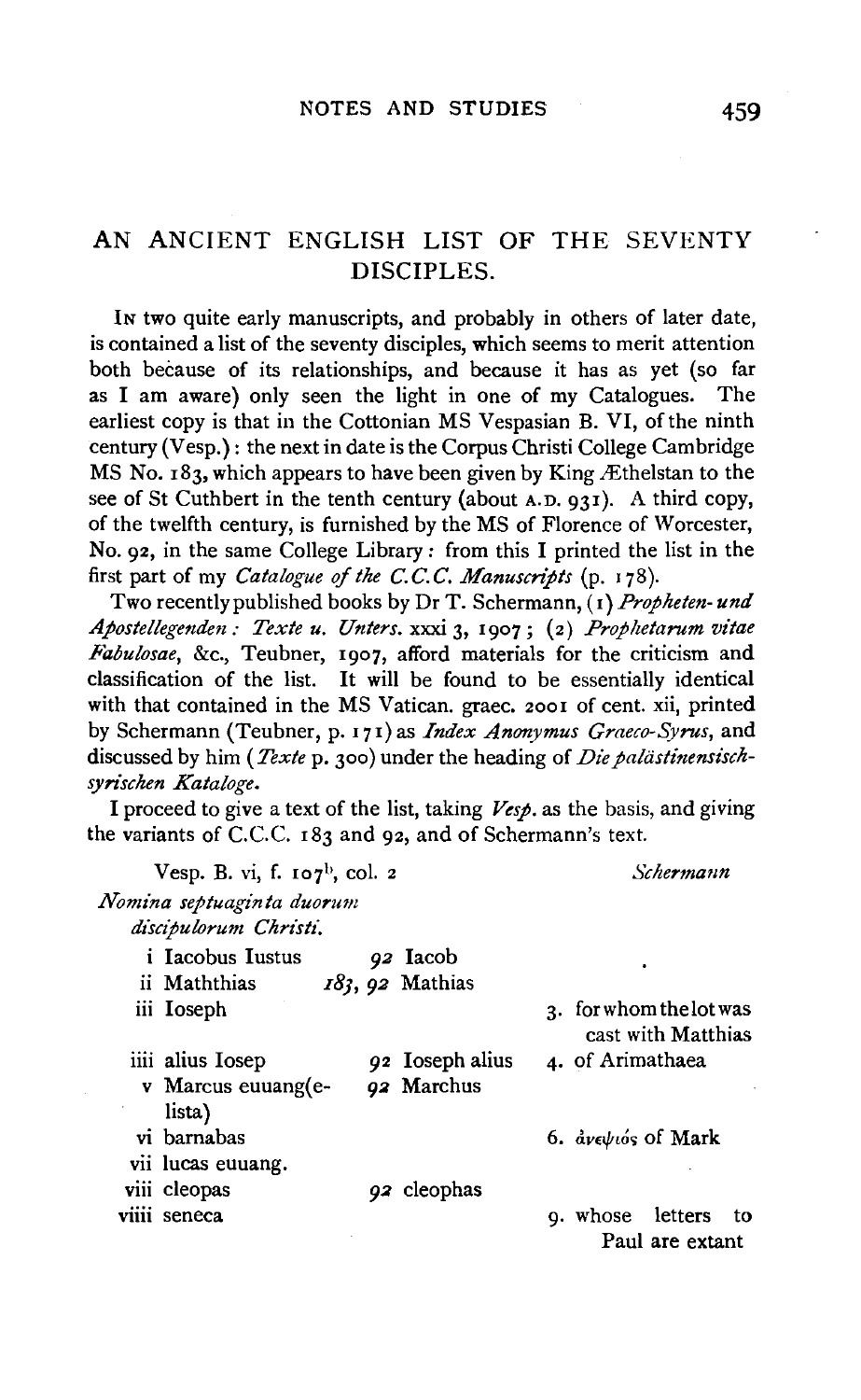x symeon xi lucius xii manain xiii sostenes xiiii caefas 92 cephas xv Thaddeus 92 taddeus xvi ermen et pastor 92 e.qui et pastor 16. δ και ποιμήν xvii andronicus xviii Iohannas 92 Iohannes 18. Iwrias xviiii amplias xx urbanus xxi erodiones 92 erodion 21. Ρωδίων xxii asyncritis xxiii iasonem 92 nason 23. Ιάσων xxiiii Stephanus primus martir  $183$  pri martir 92 prothomartyr xxv philippus xxvi prochorus xxvii nicanor xxviii Timon 92 Symon xxviiii parmena xxx aquilas 92 aquila 30. Νικόλαος xxxi iudas qui uocatur  $183$  barnabas 92 iudas om. cet. barsabbas xxxiii silas 92 Hilas 108a xxxiii siluanus xxxiiii symon cleopae 92 -cleophe xxxv nason 92 Iason 35. Μνάσων xxxvi agabas 92 Agabus xxxvii ananias xxxviii ignatius xxxviiii symon quirenense 183 39 Symon 39. Σ. δ Κυρηναΐος 92 S. cirenensis: numbering agrees with Vesp. xl Alexander 183 40 quirenense 40. Povos 41. Αλέξανδρος xli Rufus 41 Alex. xlii Nathanahel 42 Rufus 42. Na $\theta$ . xliii nicodemus 43 nathanael 43. Νικόδ. xliiii cleopas 44 nichod. 44. Kλοπάς και οί άδελφοί αύτου xly simon 45 Cleophas 45. Ιωσήφ xlvi Iudas 46. Iákußos 46 Symon xlvii Iacobus 47 Iudas 47. Ιούδας xlviii simon 48 Iac.  $48. \Sigma \omega \omega$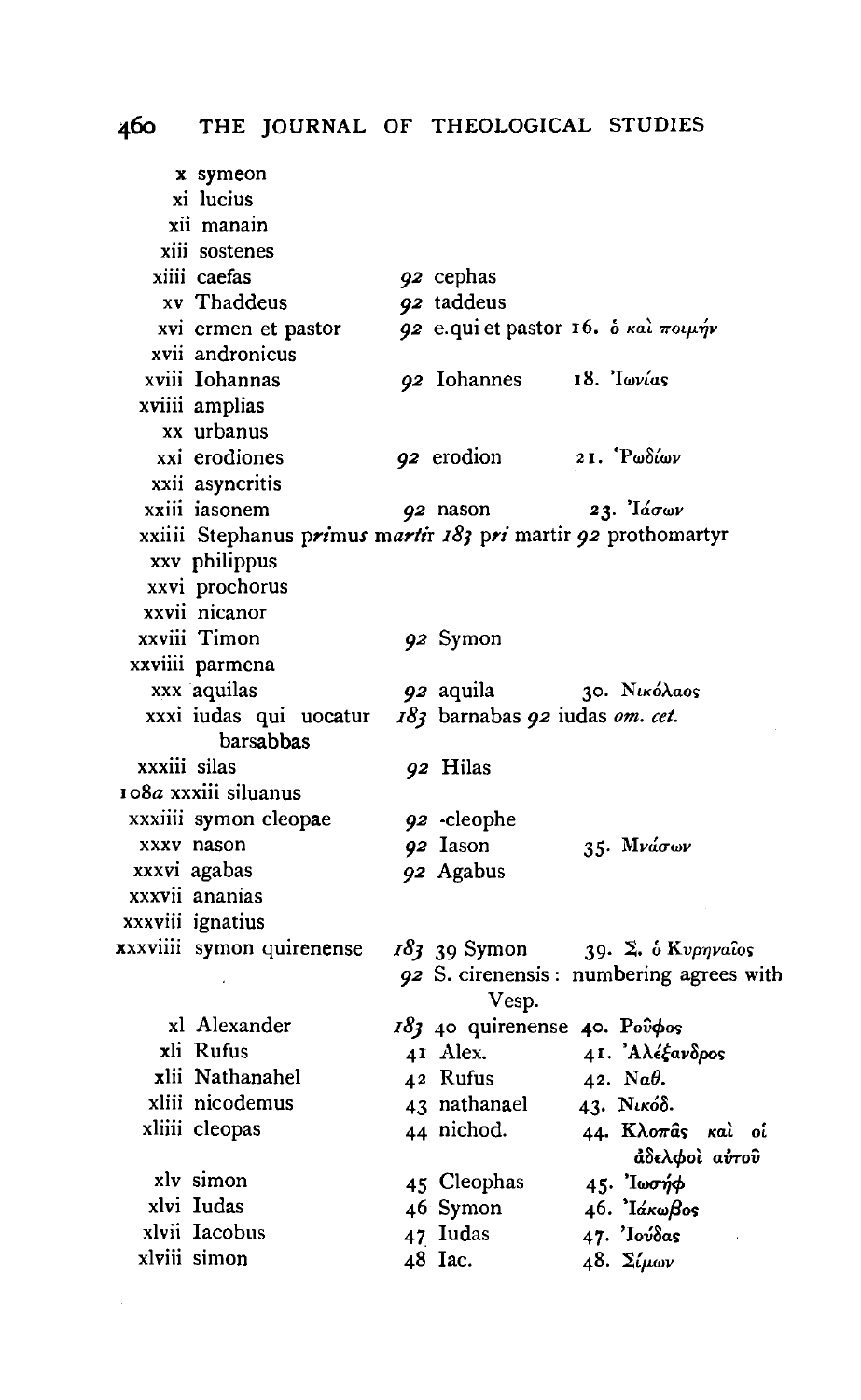|               | xlviiii simon coriarus                                          | rius                  | 49 Symon Coria- 49. Σίμων έτερος (and<br>reference<br>to |
|---------------|-----------------------------------------------------------------|-----------------------|----------------------------------------------------------|
|               | 1 Lucas                                                         |                       | Acts x)                                                  |
|               | li barnabas                                                     |                       |                                                          |
|               | lii iohannes                                                    |                       | 52. δν καλούσι πατήρ                                     |
|               | liii barnabas                                                   |                       | 53. Βαρσάββας                                            |
|               | liiii stephanus                                                 |                       |                                                          |
|               | lv chorisius                                                    |                       | 55. Xapíoros                                             |
|               | lvi milichus                                                    | 92 Hilichus           | 56. Μίλιγγος                                             |
|               | lvii gaius                                                      |                       |                                                          |
|               | lviii flegonta                                                  |                       | 58. ('A)κύλας                                            |
|               | lviiii ermen                                                    |                       | 56. Φλέγων                                               |
|               | Hi sunt qui electi fuerunt                                      | 92 has this note      | on the note see                                          |
|               | ab apostolis in ordinem pro                                     | opposite Nos.         | below                                                    |
|               | quibus(dam) qui recesserunt                                     | 68–72 and             |                                                          |
|               | so $183$                                                        | reads 'prohis qui'    |                                                          |
|               | lx appellem probauilis 183 apelles proba- 60. 'Απέλλης δδόκιμος | <b>bilis</b>          |                                                          |
|               |                                                                 | 92 apellen probabilis |                                                          |
|               | lxi dionysius ariop(agita) 183 dyonisius                        |                       | 6τ. ' $A(\mu)\pi\lambda$ ίας                             |
|               | lxii æpenetus                                                   |                       | 62. Ούρβανός                                             |
|               | lxiii Iesus qui dicitur iustus                                  |                       | $63.$ Στάχυς                                             |
|               | lxiiii stachyn                                                  | $183$ stachin         | 64. Πούπλιος                                             |
|               | lxv ponplius                                                    |                       | 65. Αριστόβουλος                                         |
|               | lxvi aristobulus                                                | $183$ -bolus          | 66. Στέφανος ούχ δ<br>Κορίνθιος                          |
|               | lxvii stephanus corinthiensis                                   |                       | 67. Αροδίων δ Ναρ-<br>κίσσου                             |
|               | lxviii erodius                                                  |                       | 68. Ρούφος                                               |
| Ixviiii Rufus |                                                                 |                       | 69. 'Ολυμπας                                             |
|               | lxx olympus                                                     | 183 olymphus          |                                                          |
|               | lxxi Titus                                                      |                       |                                                          |
|               | lxxi filimonem                                                  |                       |                                                          |

There are so many lists of the seventy in existence,—and all, it may be said in passing, are historically so worthless-that readers are amply justified in asking what is the special interest of the particular one which I produce here, and how it differs from others. I would answer that it is interesting to find a list current in England so far back, whose only traceable connexions are Syrian. That it is essentially the same as Schermann's Graeco-Syrian list is obvious; and a very slight study of Schermann's work will shew that the Graeco-Syrian list is very clearly marked off from all others. To take a single striking instance, it is the only one (among all Schermann's lists) that includes Seneca.

461